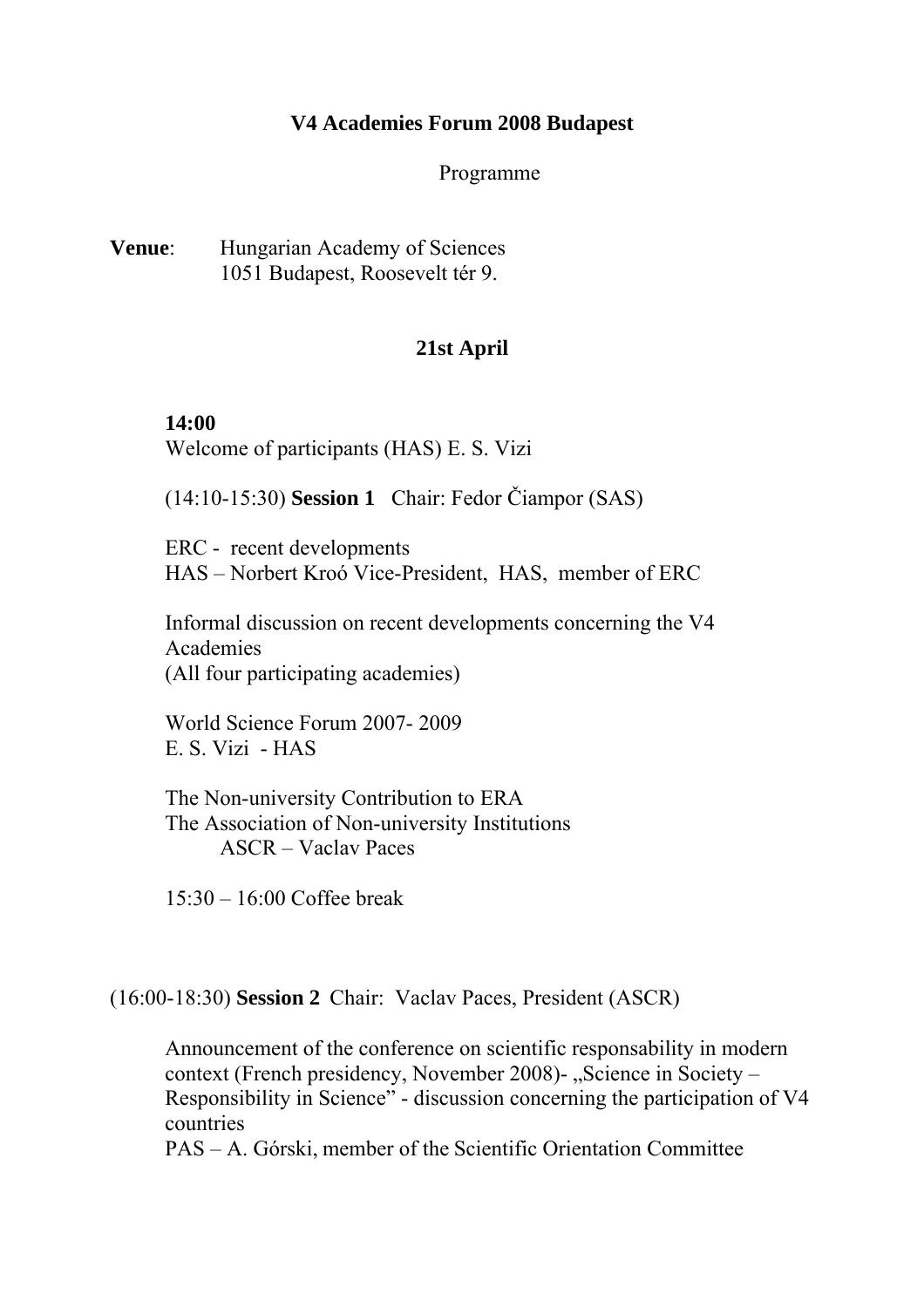V4 Academy Forum – as an initiator of regional activation of social sciences"

SAS – Dusan Kovac

Young scientist award 2008

Moderator: E. Marosi, Vice-president (HAS)

 Presentation by young scientists (the order of presentations may be subject to change)

Lubica Herzanova (Slovak Republic) Old age and ageing in autobiographies (comparison - Bratislava and Vienna at the end of the 20th century)

Michal Kopecek (Czech Republic) "History of Modern Political and Social Thought in East Central Europe. A Research Agenda"

Maciej Maria Gorny (Poland) - not able to attend due to flight change Comparative research on collective identities

András Fejérdy (Hungary) "Anticommunist Christian Unity Front" Communist Church Policy and the Second Vatican Council

Award ceremony